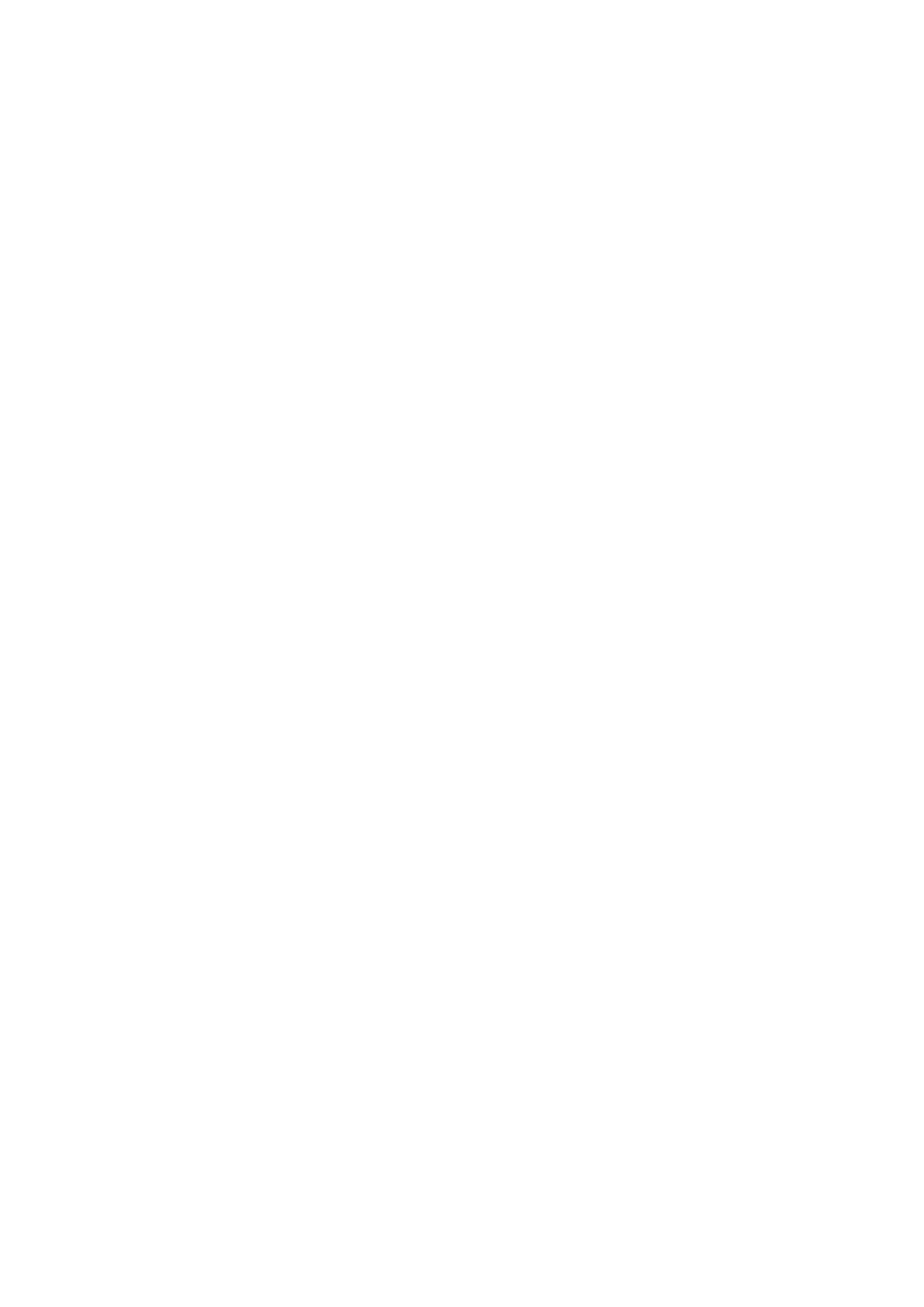## **NAVAL ARCHITECTURE**

### **Attempt SIX questions only**

### **All questions carry equal marks**

### **Marks for each part question are shown in brackets**

1. The end bulkhead of the wing tank of an oil tanker has the following widths at 3 m intervals, commencing from the deck are 6.0, 6.0 5.3, 3.6 and 0.6 m.

The tank is full of oil of density 800 kg/m<sup>3</sup>.

Calculate EACH of the following:

|  | (a) the load on the bulkhead; |  |
|--|-------------------------------|--|
|--|-------------------------------|--|

- (b) the position of the centre of pressure.
- 2. A ship of 4000 tonne displacement floats at a mean draught of 6 m in sea water of density 1025 kg/m<sup>3</sup> but is unstable and has an angle of loll.

Hydrostatic particulars for the ship in the upright condition at the above displacement are as follows:

| Centre of buoyancy above the keel (KB)                          | $= 3.225 \text{ m}$ |
|-----------------------------------------------------------------|---------------------|
| Height of transverse metacentre above the keel $(KM)$ = 5.865 m |                     |
| Tonne per centimetre immersion (TPC)                            | $= 8.0$             |

To achieve a satisfactory stable condition with a metacentric height of 350 mm, a load of 480 tonne at a Kg of 2.5 m is added to the ship on the centreline.

Calculate, for the original unstable condition, EACH of the following:

|  |  |  | (a) the height of the original centre of gravity above the keel $(KG)$ ; |  | (12) |
|--|--|--|--------------------------------------------------------------------------|--|------|
|--|--|--|--------------------------------------------------------------------------|--|------|

- (b) the angle of loll.
- *Note: The vessel may be considered 'wall-sided' between the limits of draught, hence: GZ = sin θ (GM + ½ BM tan² θ )*

(4)

(8)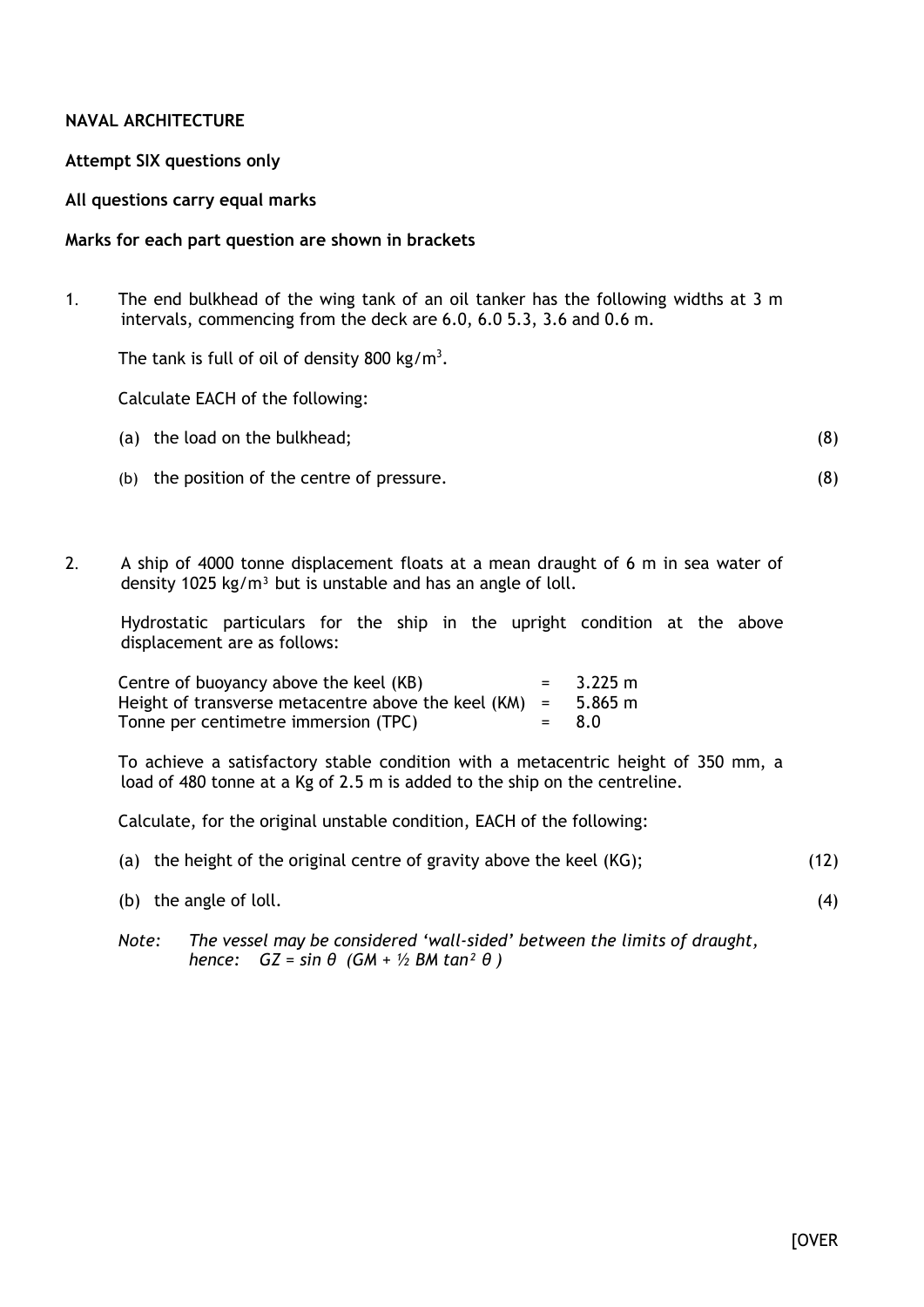3. A ship of length 140 m has the following hydrostatic particulars when floating at an even keel draught in sea water of density 1025 kg/m<sup>3</sup>.

| Waterplane area                             |  | $= 1756 \text{ m}^2$ |              |                 |
|---------------------------------------------|--|----------------------|--------------|-----------------|
| displacement                                |  | $= 12194$ tonne      |              |                 |
| longitudinal metacentric height (GML)       |  |                      | $\alpha = 1$ | $155 \text{ m}$ |
| centre of flotation from midships $(LCF) =$ |  |                      |              | 2 m aft         |

The ship in the above condition grounds on a rock which may be assumed to be at a point 50 m forward of midships and settles such that the end draughts are 6.465 m aft and 5.425 m forward.

Calculate the original even keel draught of the ship. (16)

4. A ship of displacement 14000 tonne has a length 130 m, breadth 17 m, and even keel draught of 6.11 m in sea water of density 1025 kg/m<sup>3</sup>. The area of the waterplane is 1600  $\mathrm{m}^2$  and the second moment of area of the waterplane about a transverse axis through midships is  $1.25 \times 10^6$  m<sup>4</sup> with the LCF at midships.

The ship has a full depth empty rectangular compartment of length 13 m and breadth 11 m. The centre of the compartment is on the centreline of the ship 30 m forward of midships.

Calculate the end draughts after the compartment is bilged.

(16)

(6)

*Note: For the purposes of calculating the MCT1cm it can be assumed that GM<sup>L</sup> = BM<sup>L</sup>*

5. A uniformly constructed box shaped vessel of length 60 m and breadth 10 m has an even keel draught of 2 m when floating in the light condition in sea water of density 1025 kg/m<sup>3</sup>.

The vessel has five holds of equal length and is to be loaded with 4000 tonne of cargo, with equal quantities in each of the centre and end holds, and the balance equally distributed in No.2 and No.4 holds.

The cargo in all holds will be trimmed level.

Calculate EACH of the following:

- (a) the maximum amount to be loaded in the centre and end holds in order that a maximum hogging bending moment amidships of 3000 tm will not be exceeded; (10)
- (b) the resulting shear force at EACH of the bulkheads.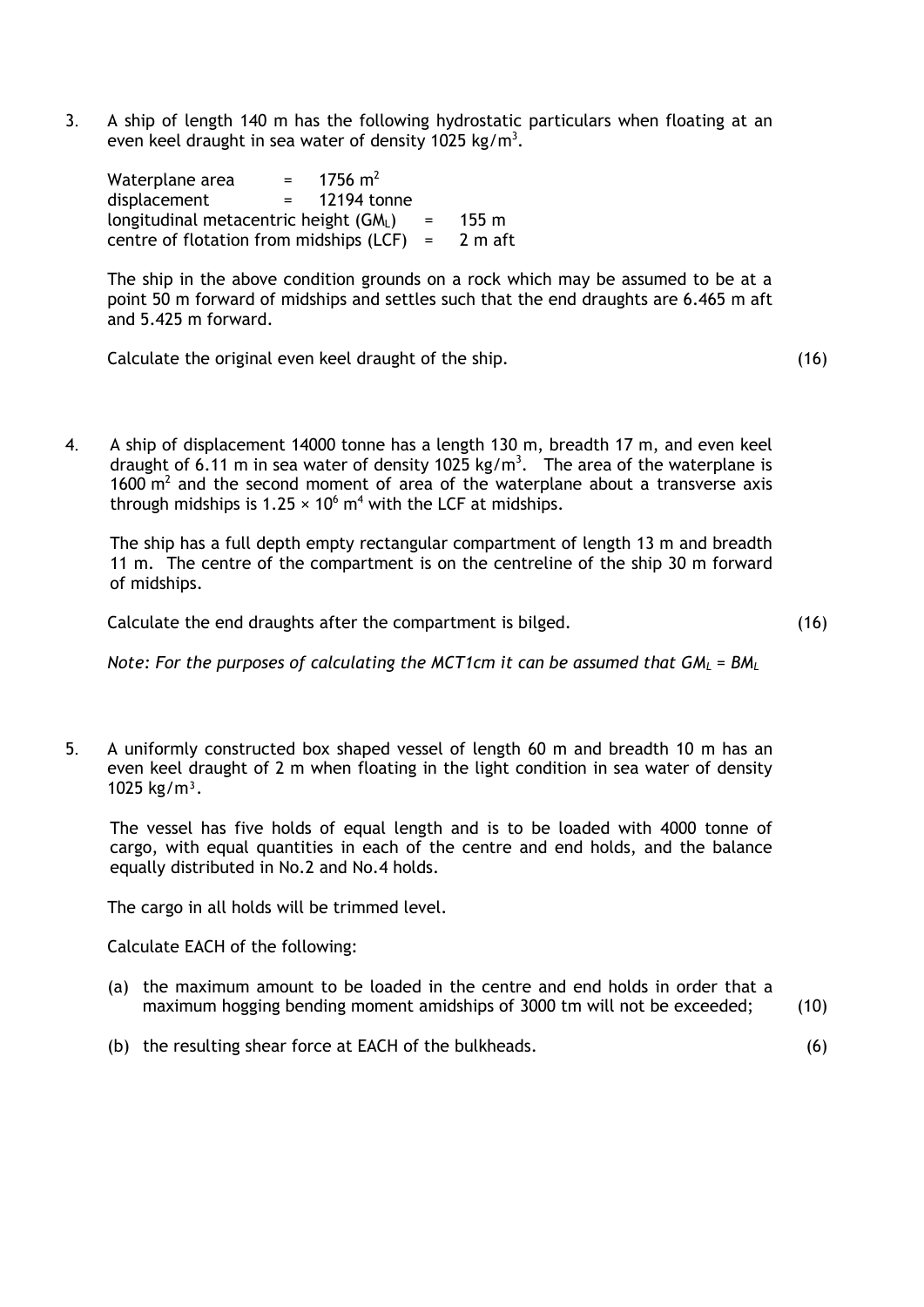| 6. |     | (a) Explain how a force normal to the rudder is produced when the rudder is turned<br>to a helm angle.  | (3) |
|----|-----|---------------------------------------------------------------------------------------------------------|-----|
|    |     | (b) Define the term centre of effort as applied to a rudder.                                            | (1) |
|    |     | (c) Describe how the position of centre of effort changes as helm angle increases.                      | (2) |
|    |     | (d) Explain the term <i>balanced</i> , describing the benefits of fitting a balanced rudder.            | (3) |
|    | (e) | Describe, with the aid of a sketch, how an angle of heel is produced due to the<br>force on the rudder. | (7) |

7. A ship consumes an average of 60 tonne of fuel per day on main engines at a speed of 16 knots.

The fuel consumption for auxiliary purposes is 8 tonne per day.

When 1000 nautical miles from port it is found that only 160 tonne of fuel remains on board and this will be insufficient to reach port at the normal speed.

Determine the speed at which the ship should travel to complete the voyage with 20 tonne of fuel remaining.

(16)

*Note: A graphical solution is recommended*